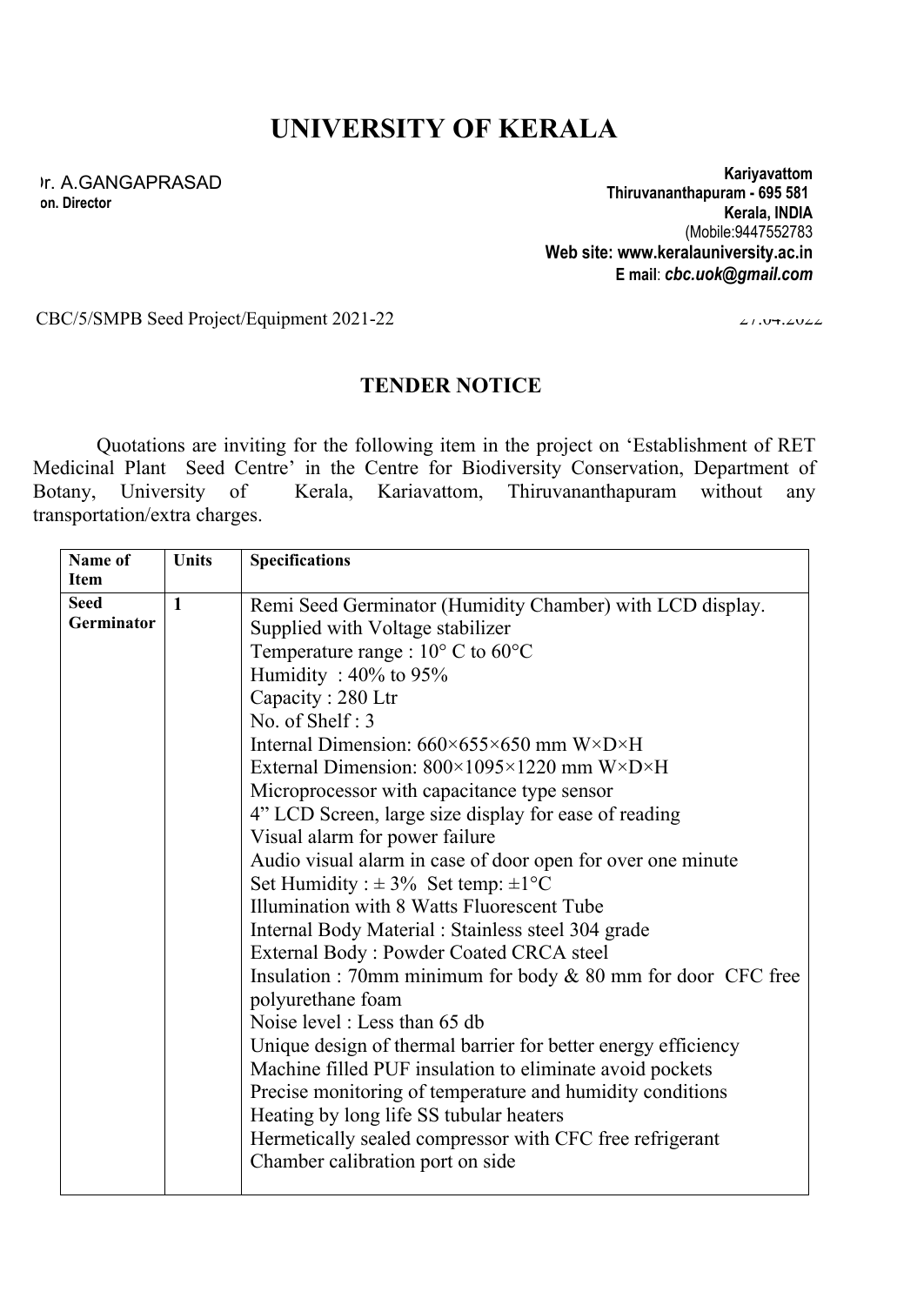| Auto tuning of controller settable High/low alarm points with date |
|--------------------------------------------------------------------|
| and time                                                           |
| Centronic interface to record temperature, Humidity, date and time |
| by attaching Dot Matrix printer with adjustable print interval     |
| PC communication through RS-485 with data acquisition software     |
| High temperature safety cut off $\&$ alarms for high/low set       |
| parameters                                                         |
| Low water level alarm and power cut off of boiler tank heater.     |
| Overload cut off relay for compressor                              |
|                                                                    |
|                                                                    |

## **Terms and Conditions**

- The price quoted should be that applicable for the educational institutions
- The items should have an onsite warranty for at least 3 years.
- The firm should be capable to extend immediate service, which in no way should not exceed 24 hours.
- Prices are to be quoted FOR DESTINATION (Department of Botany, University of Kerala, Kariavattom. The prices quoted should clearly indicate the following charges; Price of the equipment; Price of optional accessories if any; transportation charges and installation charges. Price should be inclusive of 5% GST. If these details are not provided it will be considered that the price quoted is inclusive of all charges.
- The above item should be from company having following certificates. Bidder shall enclose a valid copy of ISO 9001 certificates.

All the offered items shall be standard catalogue products.

- Bidder shall submit a user list having full contact details pertaining to items previously supplied and installed within last three years. Purchaser may carry out site visit to check the quality of supplied items and workmanship.
- For those bidders submitting the tenders 'Technical Bid' and 'Financial Bid' must be placed in individual sealed envelopes and these envelops must be placed inside a bigger envelope.
- Only one model can be quoted in a tender. If the tenderer wants to quote for more than one model separate tenders should be submitted. If more than one model is quoted in a single tender it will be summarily rejected.

The firms who wish to supply item are requested to submit the sealed quotations to Principal Investigator, SMPB Seed Project, Centre for Biodiversity Conservation, Department of